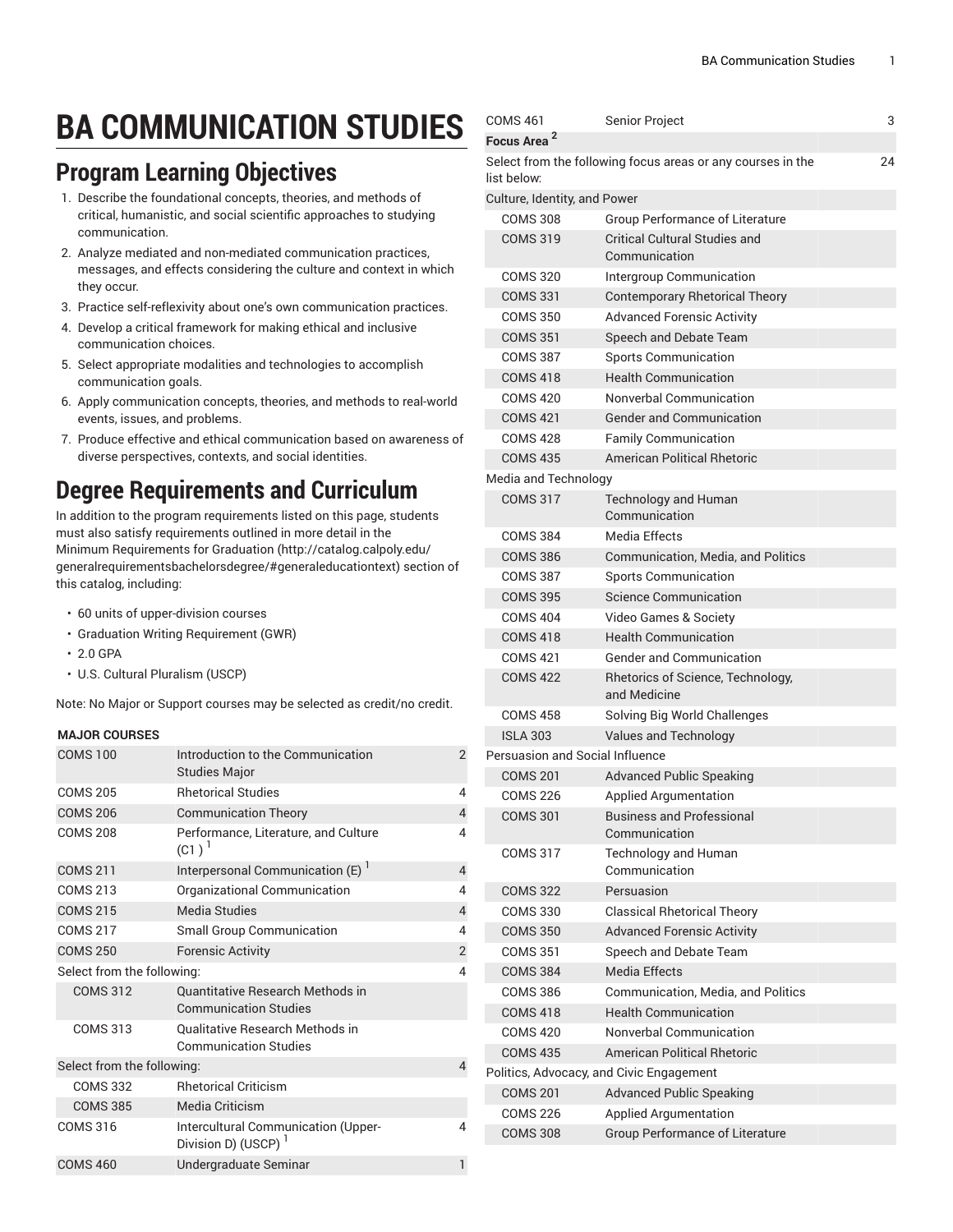| <b>COMS 319</b>                     | Critical Cultural Studies and<br>Communication                                                                                                     |     |
|-------------------------------------|----------------------------------------------------------------------------------------------------------------------------------------------------|-----|
| <b>COMS 322</b>                     | Persuasion                                                                                                                                         |     |
| <b>COMS 330</b>                     | <b>Classical Rhetorical Theory</b>                                                                                                                 |     |
| <b>COMS 331</b>                     | <b>Contemporary Rhetorical Theory</b>                                                                                                              |     |
| <b>COMS 350</b>                     | <b>Advanced Forensic Activity</b>                                                                                                                  |     |
| <b>COMS 351</b>                     | Speech and Debate Team                                                                                                                             |     |
| <b>COMS 384</b>                     | Media Effects                                                                                                                                      |     |
| <b>COMS 386</b>                     | <b>Communication, Media, and Politics</b>                                                                                                          |     |
| <b>COMS 390</b>                     | <b>Environmental Communication</b>                                                                                                                 |     |
| <b>COMS 422</b>                     | Rhetorics of Science, Technology,<br>and Medicine                                                                                                  |     |
| <b>COMS 435</b>                     | American Political Rhetoric                                                                                                                        |     |
|                                     | Relationships, Organizations, and Socialization                                                                                                    |     |
| <b>COMS 301</b>                     | <b>Business and Professional</b><br>Communication                                                                                                  |     |
| <b>COMS 320</b>                     | Intergroup Communication                                                                                                                           |     |
| <b>COMS 387</b>                     | <b>Sports Communication</b>                                                                                                                        |     |
| <b>COMS 413</b>                     | <b>Advanced Organizational</b><br>Communication                                                                                                    |     |
| <b>COMS 420</b>                     | Nonverbal Communication                                                                                                                            |     |
| <b>COMS 421</b>                     | <b>Gender and Communication</b>                                                                                                                    |     |
| <b>COMS 428</b>                     | <b>Family Communication</b>                                                                                                                        |     |
| <b>COMS 458</b>                     | Solving Big World Challenges                                                                                                                       |     |
| COMS Electives (300-400 level) 3, 4 |                                                                                                                                                    | 12  |
| <b>SUPPORT COURSES</b>              |                                                                                                                                                    |     |
|                                     | Modern language 103 (CHIN, FR, GER, ITAL, JPNS, SPAN,<br>WLC) or demonstration of comparable level of proficiency                                  | 4   |
| Select from the following:          |                                                                                                                                                    | 4   |
| <b>STAT 217</b>                     | Introduction to Statistical Concepts<br>and Methods (B4) <sup>1</sup>                                                                              |     |
| <b>STAT 218</b>                     | Applied Statistics for the Life<br>Sciences (B4) <sup>1</sup>                                                                                      |     |
| <b>GENERAL EDUCATION (GE)</b>       |                                                                                                                                                    |     |
|                                     | (See GE program requirements below.)                                                                                                               | 56  |
| <b>FREE ELECTIVES</b>               |                                                                                                                                                    |     |
| Free Electives <sup>5</sup>         |                                                                                                                                                    | 32  |
|                                     | 8-12 units of free electives may need to be at the<br>300-400 level to ensure completion of the required<br>minimum of 60 units of upper-division. |     |
| <b>Total units</b>                  |                                                                                                                                                    | 180 |

1 Required in Major or Support; also satisfies General Education (GE) requirement.

2 Students should consult with a faculty advisor to make a course plan for the focus area of their choice.

- 3 Only 4 units of supervised instruction, including COMS 400, COMS 450, and COMS 485, may be counted here.
- 4 Courses taken to meet the focus area cannot double count as a COMS Elective.
- 5 If a General Education (GE) course is used to satisfy a Major or Support requirement, additional units of Free Electives may be needed to complete the total units required for the degree.

## **General Education (GE) Requirements**

- 72 units required, 16 of which are specified in Major and/or Support.
- If any of the remaining 56 units is used to satisfy a Major or Support requirement, additional units of Free Electives may be needed to complete the total units required for the degree.
- See the [complete GE course listing](http://catalog.calpoly.edu/generalrequirementsbachelorsdegree/#generaleducationtext) [\(http://catalog.calpoly.edu/](http://catalog.calpoly.edu/generalrequirementsbachelorsdegree/#generaleducationtext) [generalrequirementsbachelorsdegree/#generaleducationtext](http://catalog.calpoly.edu/generalrequirementsbachelorsdegree/#generaleducationtext)).
- A grade of C- or better is required in one course in each of the following GE Areas: A1 (Oral Communication), A2 (Written Communication), A3 (Critical Thinking), and B4 (Mathematics/ Quantitative Reasoning).

| Area A                                           | <b>English Language Communication</b><br>and Critical Thinking                        |                |
|--------------------------------------------------|---------------------------------------------------------------------------------------|----------------|
| A <sub>1</sub>                                   | Oral Communication                                                                    | $\overline{4}$ |
| A2                                               | <b>Written Communication</b>                                                          | 4              |
| A3                                               | <b>Critical Thinking</b>                                                              | 4              |
| Area B                                           | <b>Scientific Inquiry and Quantitative</b><br>Reasoning                               |                |
| B1                                               | <b>Physical Science</b>                                                               | 4              |
| B <sub>2</sub>                                   | Life Science                                                                          | 4              |
| B <sub>3</sub>                                   | One lab taken with either a B1 or B2<br>course                                        |                |
| <b>B4</b>                                        | Mathematics/Quantitative Reasoning<br>(4 units in Support) $1$                        | 0              |
| <b>Upper-Division B</b>                          |                                                                                       | $\overline{4}$ |
| Area C                                           | <b>Arts and Humanities</b>                                                            |                |
| different subject prefixes.                      | Lower-division courses in Area C must come from three                                 |                |
| C1                                               | Arts: Arts, Cinema, Dance, Music,<br>Theater (4 units in Major) <sup>1</sup>          | 0              |
| C <sub>2</sub>                                   | Humanities: Literature, Philosophy,<br>Languages other than English                   | 4              |
| or C <sub>2</sub>                                | Lower-Division C Elective - Select a course from either C1                            | 4              |
| <b>Upper-Division C</b>                          |                                                                                       | $\overline{4}$ |
| Area D                                           | Social Sciences - Select courses in<br>Area D from at least two different<br>prefixes |                |
| D <sub>1</sub>                                   | American Institutions (Title 5, Section<br>40404 Requirement)                         | $\overline{4}$ |
| D <sub>2</sub>                                   | Lower-Division D                                                                      | 4              |
| Upper-Division D (4 units in Major) <sup>1</sup> |                                                                                       | 0              |
| Area E                                           | <b>Lifelong Learning and Self-</b><br><b>Development</b>                              |                |
| Lower-Division E (4 units in Major) $1$          |                                                                                       | 0              |
| Area F                                           | <b>Ethnic Studies</b>                                                                 |                |
| F                                                | <b>Ethnic Studies</b>                                                                 | 4              |
| GE Electives in Areas B, C, and D                |                                                                                       |                |
|                                                  | Select courses from two different areas; may be lower-                                |                |
| division or upper-division courses.              |                                                                                       |                |
| <b>GE Electives</b>                              |                                                                                       | 8              |
| <b>Total units</b>                               |                                                                                       | 56             |